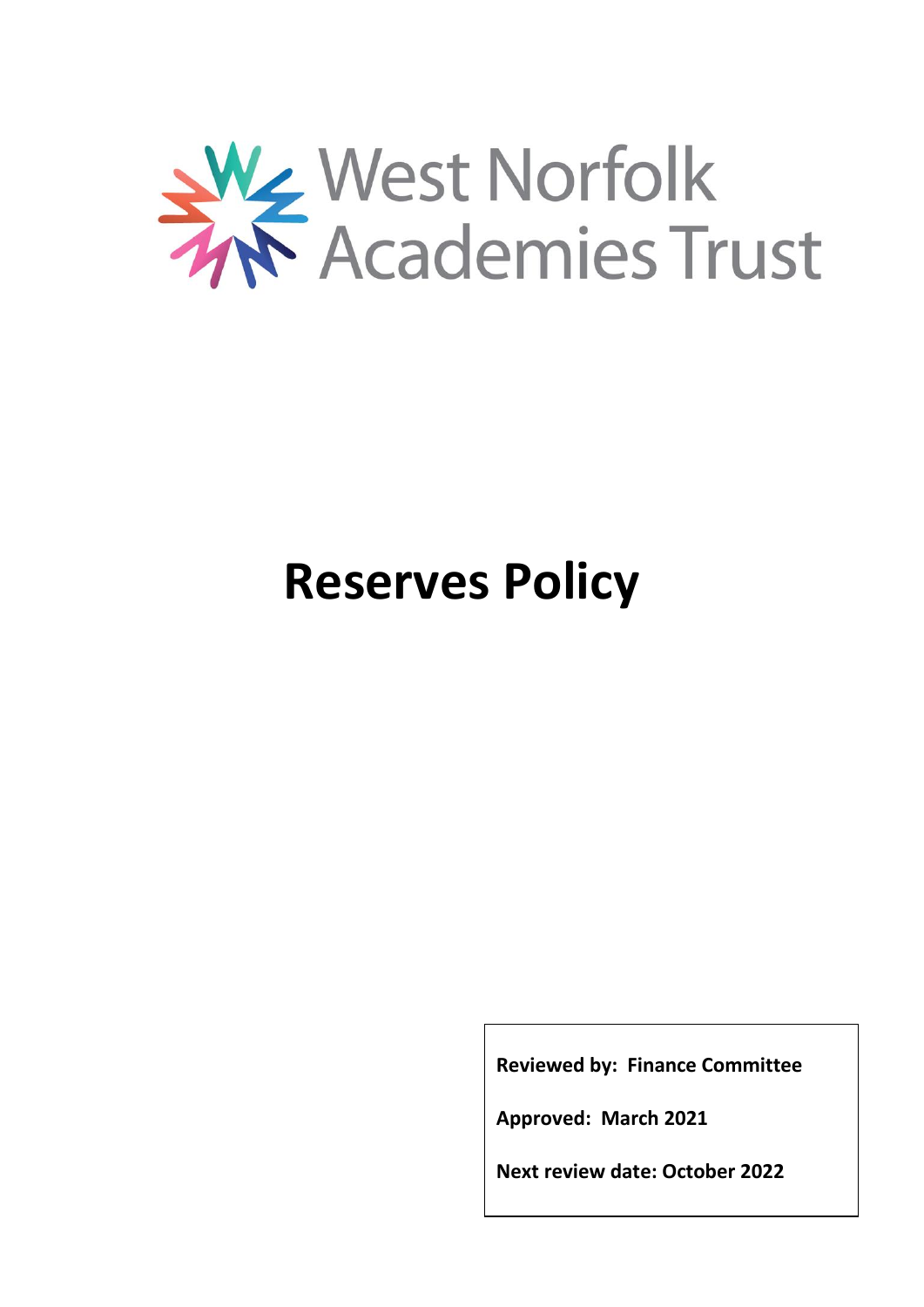The Finance Committee reviews the reserve levels of each Academy annually. This review encompasses the nature of income and expenditure streams, the need to match income with commitments and the nature of reserves.

The Finance Committee has determined that the minimum level of reserves should be equivalent to the basic monthly salary bill and will be reviewed annually.

## **MINIMUM**

| YEAR  | Staff costs | MINIMUM RESERVES |
|-------|-------------|------------------|
| 20/21 | £20,050,000 | £1,670,833       |
| 21/22 | £20,651,500 | £1,720,958       |
| 22/23 | £21,271,045 | £1,772,587       |

## **TARGET**

| YEAR  | Projected expenditure | INTENDED RESERVES |
|-------|-----------------------|-------------------|
| 20/21 | £27,345,100           | £3,281,412        |
| 21/22 | £28,165,453           | £3,379,854        |
| 22/23 | £29,010,417           | £3,481,250        |

To be reviewed annually in line with three year budget forecast

Realising the complexity and uncertainty of academy funding the Trust intend to maintain reserves of up to 12% of annual expenditure year on year. This is considered vital whilst there is uncertainty about levels of funding for pay rises, pensions, special educational needs and capital maintenance. The second reason for this is to provide sufficient working capital to cover delays between spending and receipt of grants and to provide a cushion to deal with unexpected emergencies such as urgent maintenance.

The Academy's current level of available reserves (total funds less the amount held in fixed assets and other restricted funds) is set at a surplus of £2,875,000. The Academy intends to continue building up reserves to ensure long term financial security. When reserves in any single school's bank regularly exceed £500,000 then the investment strategy below should be implemented.

In essence the strategy is:

- 1. Regularly monitor Cash Flow and Current a/c balances to ensure immediate financial commitments can be met (payroll and payments runs) and that the current account has adequate balances to meet forthcoming commitments. In practice a working balance of between £300,000 and £850,000 is likely to be maintained in secondary schools and £50,000 - £300,000 in Primaries.
- 2. The Academy will not allow its current accounts to go overdrawn.